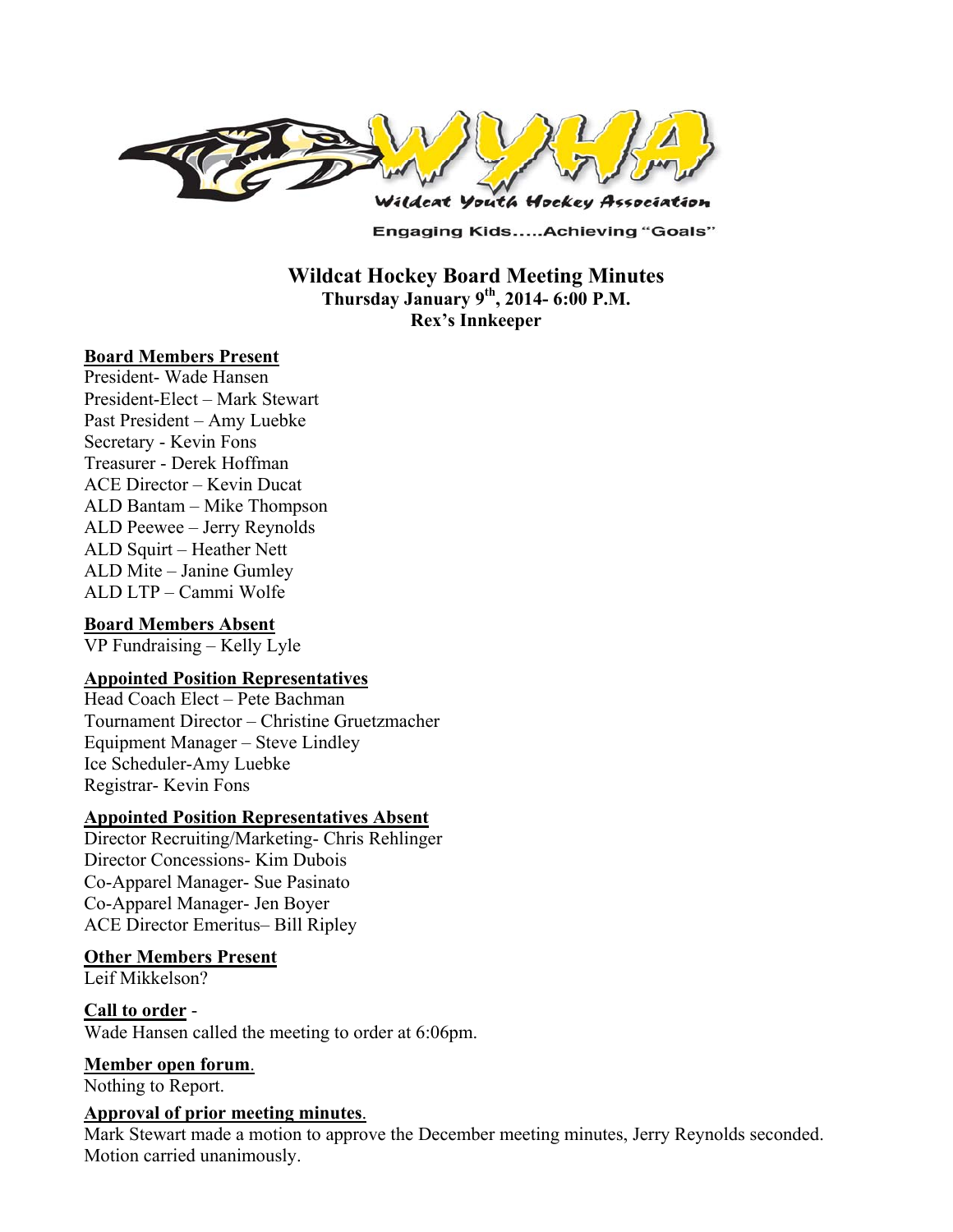## **Approval of agenda**

Derek Hoffman made a motion to approve the agenda, Heather Nett seconded. Motion carried unanimously.

# **Reports:**

## **Treasurer:**

Reviewed Current Statements. Approval of bills / Monthly Statement

Jerry Reynolds made a motion to approve the outstanding bills, Mike Thompson seconded. Motion carried unanimously.

# **President:**

LTS Village Board Agreement

We are using the village coaching staff of 4 coaches and will supplement with club coaches and on ice help as needed.It is working very well.

# **ALL ALD's:**

Nothing to Report

# **LTS/U6 Mite/LTP:**

Nothing to Report.

# **U8 Mite ALD:**

Game Schedule issues (this year and next) – Look at alternate league options for next season or helping with the scheduling. Review again in March.

## **Squirt ALD:**

Nothing to Report.

**Pee Wee ALD:**  Nothing to Report.

**Bantam ALD:**  Nothing to Report

**Equipment:**  Nothing to Report

**Fundraising:**  Nothing to report.

**Apparel:**  Nothing to report.

**Registrar-**Nothing to report.

**Ice scheduler-**Nothing to report.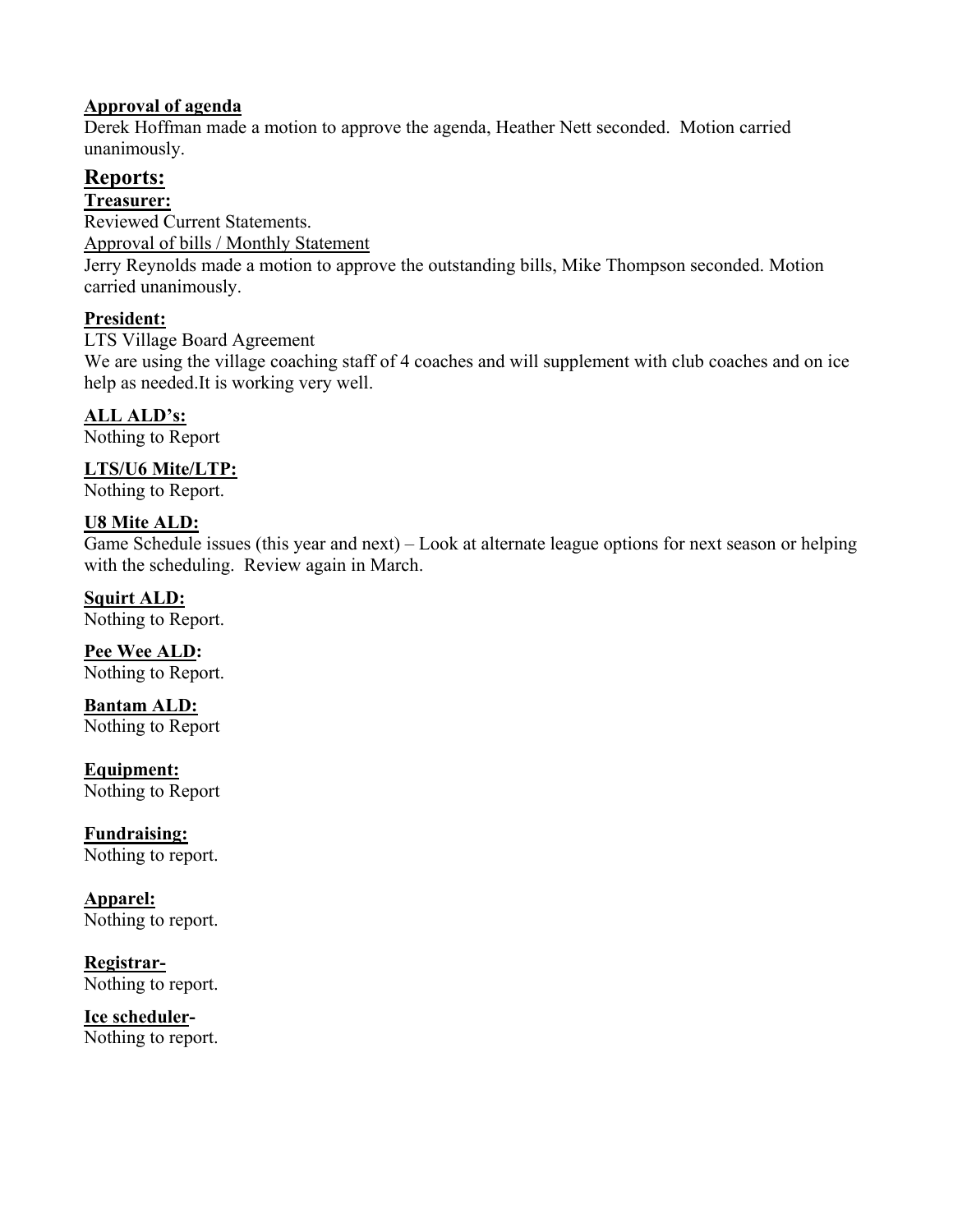### **Marketing Director:**

- Have completed contacts with Lodi, Poynette, and Deforest schools for promoting the Learn to Skate and Try Hockey on the school's websites and flyers at the offices.
- Have contacted half of the daycares in the Waunakee, Lodi, Deforest, and Poynette to promote these same programs on either the daycares bulletin boards, newsletters, or flyers.
- Working to hook up with Kevin Fons to complete the Learn Hockey and Equipment information for the WYHA website.

### **Ace Director / Head Coach Elect/Ace Emeritus:**

Coaching Handbook Updates Will send out for review and suggestions

Coaches Evaluation Feedback Evaluations are coming in, mostly positive feedback.

**Tournament Director:** Nothing to report.

**Concessions Director:** Nothing to report.

**President elect –** Region 4 meeting update given

### Hoilday Open Hockey –

Review for next year, leverage head coaches,, combine levels where it makes sense.

## **Past President‐**

Banners – Waiting on final location, need 2 blank banners as 2 are full, hang at Annual Meeting.

### **Old / New Business / President:**

Bylaw change – Review, will approve next meeting

Open Board Positions – Need to start recruiting now for President Elect Head Coach Elect. PeeWee ALD U8 Mite ALD Treasurer also up for election, Derek Hoffman is in for re-election

Annual Meeting Date, time, ice reservation Amy will set date and time and reserve the ice.

Sun Prairie Open House – January  $19<sup>th</sup>$ .